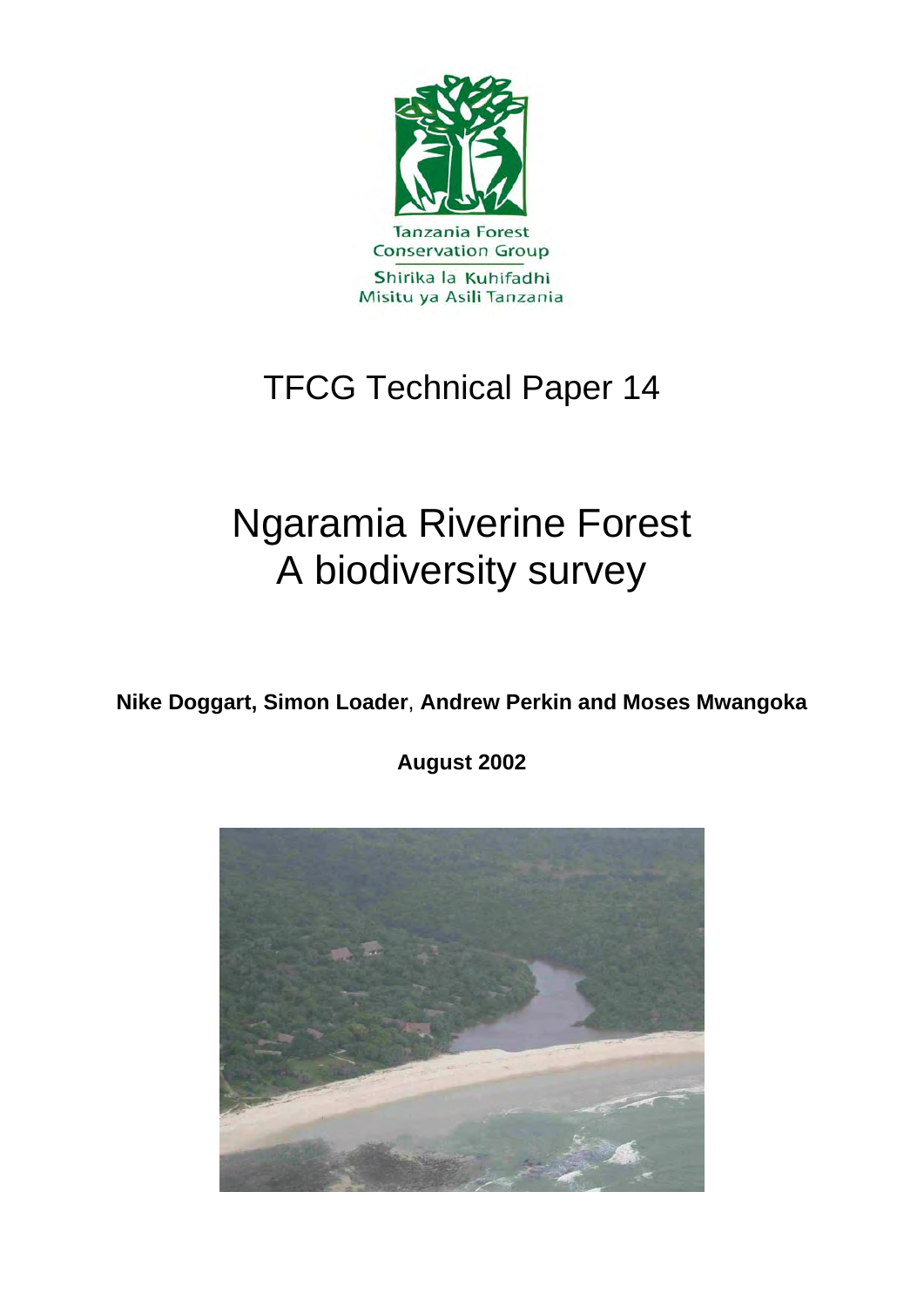## **Acknowledgements**

The Tanzania Forest Conservation Group is grateful to Charles and Netti Dobie for making this survey possible.

The authors are also grateful to all the staff at the Ras Kutani Hotel for making us feel welcome and for assisting us to carry out the surveys.

#### **Field Survey**

| Plants:     | Moses Mwangoka, Tanzania Forest Conservation Group, PO Box 23410,      |
|-------------|------------------------------------------------------------------------|
|             | Dar es Salaam                                                          |
| Mammals:    | Andrew Perkin, Nocturnal Primate Research Group, Oxford Brookes        |
|             | University, UK                                                         |
| Amphibians: | Simon Loader, British Museum of Natural History, UK                    |
| Reptiles:   | Nike Doggart, Tanzania Forest Conservation Group, PO Box 23410, Dar es |
|             | Salaam                                                                 |
| Birds:      | Andrew Perkin (as above)                                               |
|             |                                                                        |

#### **Report Writing**

Author: Nike Doggart, Tanzania Forest Conservation Group

## **Cover photo**

Aerial view of the Ngaramia Forest. Photo by Andrew Perkin.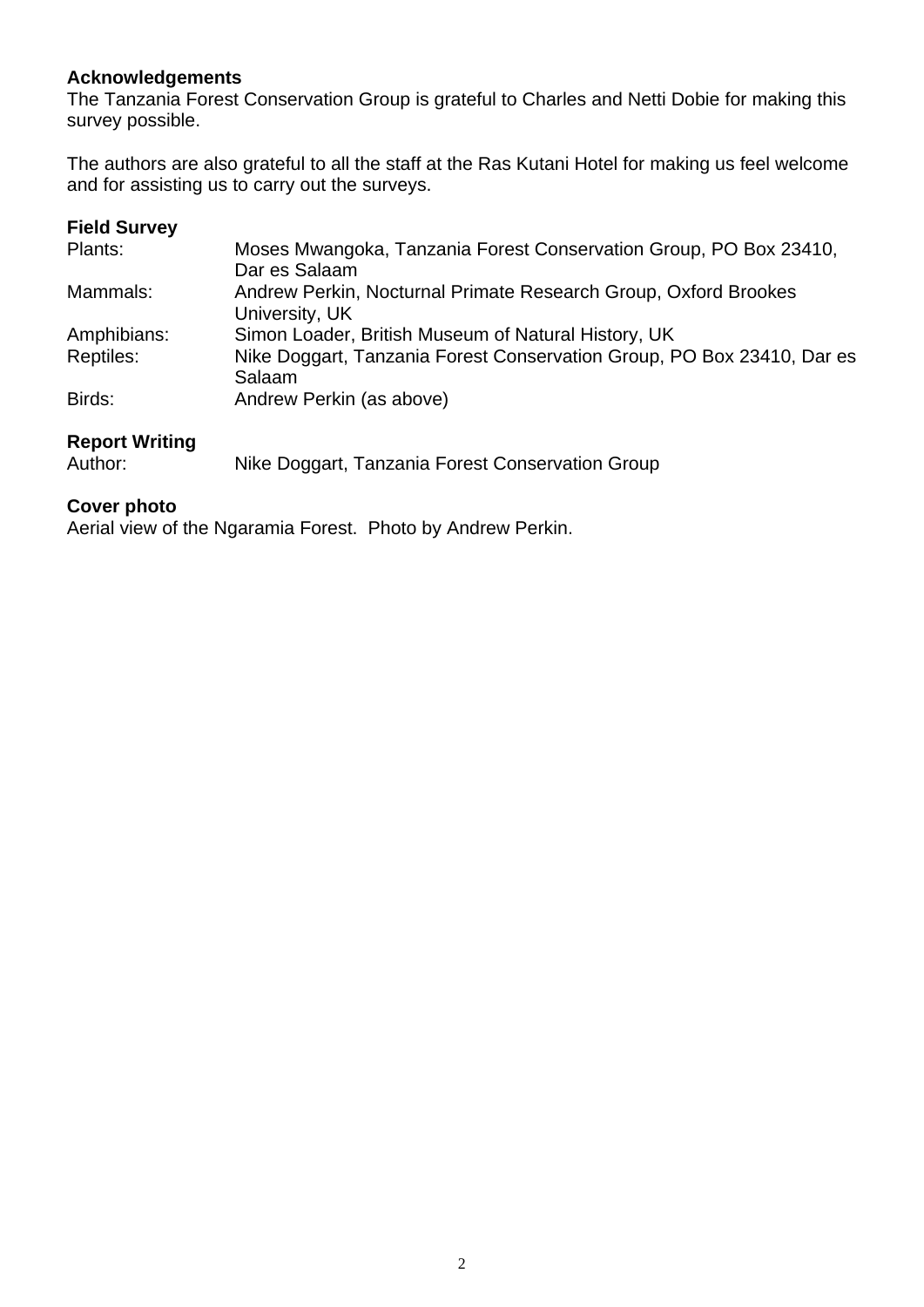## **1) Introduction**

The Coastal and Eastern Arc Forests of East Africa have the highest concentration of endemic vertebrate fauna of any area in the world (Myers et al. 2000). They have thus been recognised as a biodiversity hotspot of global significance. The Coastal forests are typically small highly fragmented forest patches surrounded by subsistence agriculture and scrub. Their small size has made them particularly vulnerable to pressure from fire, clearance for agriculture and timber extraction.

## **2) Location**

Ngaramia Forest S06° 56' E039° 30' Altitude: 0 – 20 m above sea level Area:  $< 10$  ha.

The forest is on land under long term leasehold to the Selous Safari Company, Amani Beach Hotel and a private individual Mr Herring. Additional forest is on land belonging to Gomvu Village. The village are in the process of gazetting their forest as a Village Forest Reserve with support from the Tanzania Forest Conservation Group.

The forest is accessible via the Ras Kutani Hotel.

After 26 km driving south of the Kigamboni ferry on the Kigamboni– Kimbiji road take a northeast turn at the sign posts for the Ras Kutani and Amani Beach hotels. Follow the signs to the Ras Kutani Hotel.

NB the forest is on private land and access is subject to permission from the Ras Kutani Hotel.

The forest is concentrated along the Ngaramia River and around the Ras Kutani Lagoon. The vegetation changes from forest to scrub with distance from fresh water.

## **3) Methods**

The forest was visited between  $5<sup>th</sup> - 7<sup>th</sup>$  October by the three authors.

The forest was also visited during March and July 2001 by the TFCG Botanical Collector Moses Mwangoka.

## *3.1 Large mammals*

Nocturnal and diurnal walks were made through the forest. All observations of mammals were recorded. Discussions were also held with hotel staff familiar with the forest.

Nomenclature for all mammals follows Kingdon (1997).

## *3.2 Galagos*

Recordings were made of bushbaby calls using a Sony WM-C6C tape recorder and a directional microphone. Observations were made using a Petzl head torch with a halogen bulb.

## *3.3 Birds*

Birds records are based on observations during diurnal and nocturnal walks.

Nomenclature follows Van Perlo 1995.

#### *3.4 Reptiles*

Reptiles were recorded through diurnal and nocturnal walks. During the diurnal walks the focus was on species living in the leaf litter and under rotting logs. At night the focus was on chameleons and other species living in the lower branches of trees. Discussions were also held with hotel security guards and other staff to determine the presence of distinctive species such as pythons and sea turtles.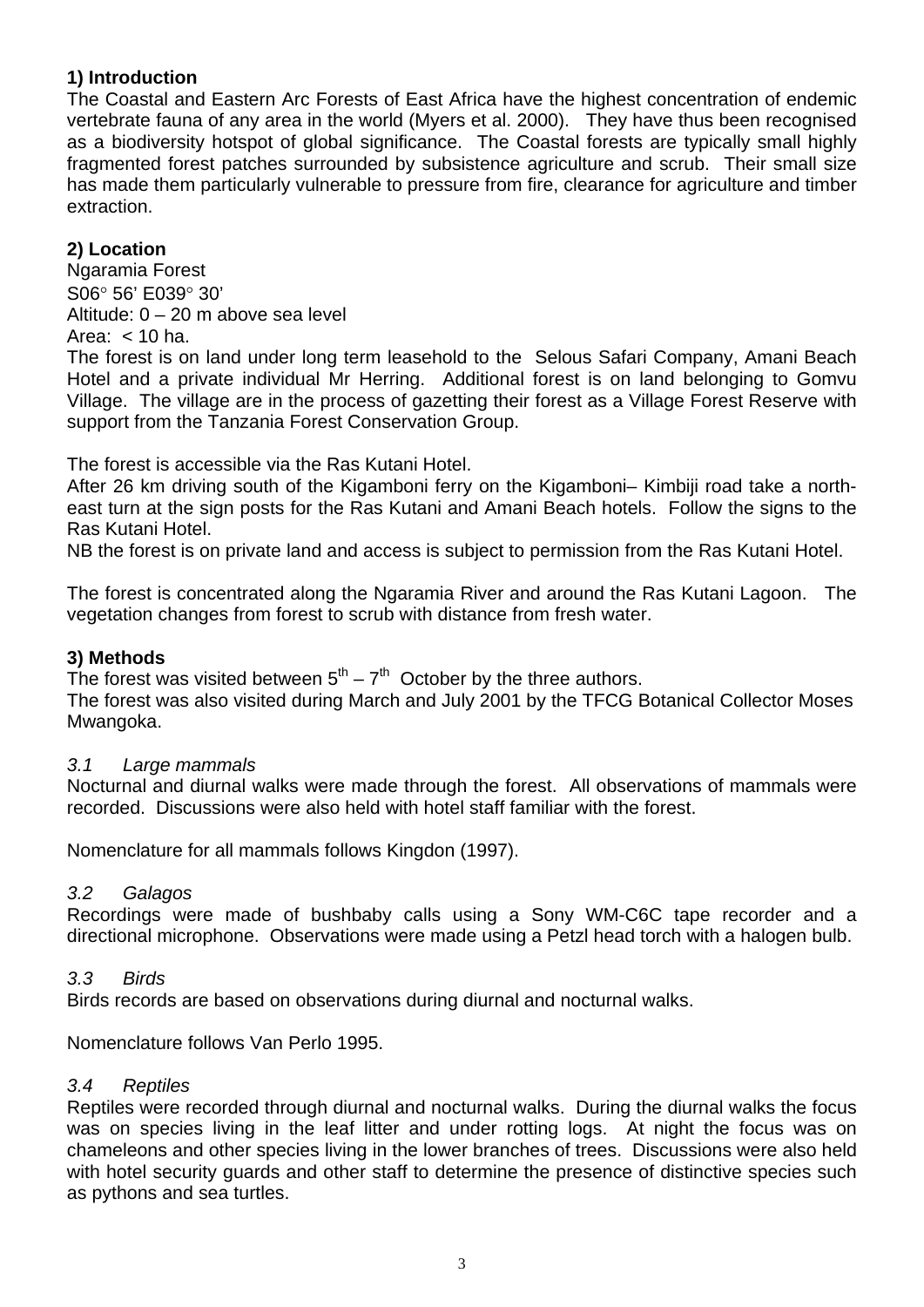Identifications of specimens have been provided by D.G. Broadley of the National Museums of Zimbabwe.

## *3.5 Amphibians*

Amphibians were recorded on diurnal and nocturnal walks and by turning the soil to search for caecilians. During the diurnal walks the focus was on species living in the leaf litter and the water's edge. At night the focus was on tree frogs and other species living in the lower branches of trees.

Identifications have been provided by Simon Loader of the Natural History Museum, London.

#### *3.6 Plants*

Collections were made of trees, shrubs and herbs from the forest on the Ras Kutani Hotel land and from the proposed Village Forest Reserves. Specimens were dried and have been sent to the Missouri Botanical Gardens and the National Herbarium in Arusha. Identifications have been provided by Roy Gereau from the Missouri Botanical Gardens. Many specimens await identification to species level.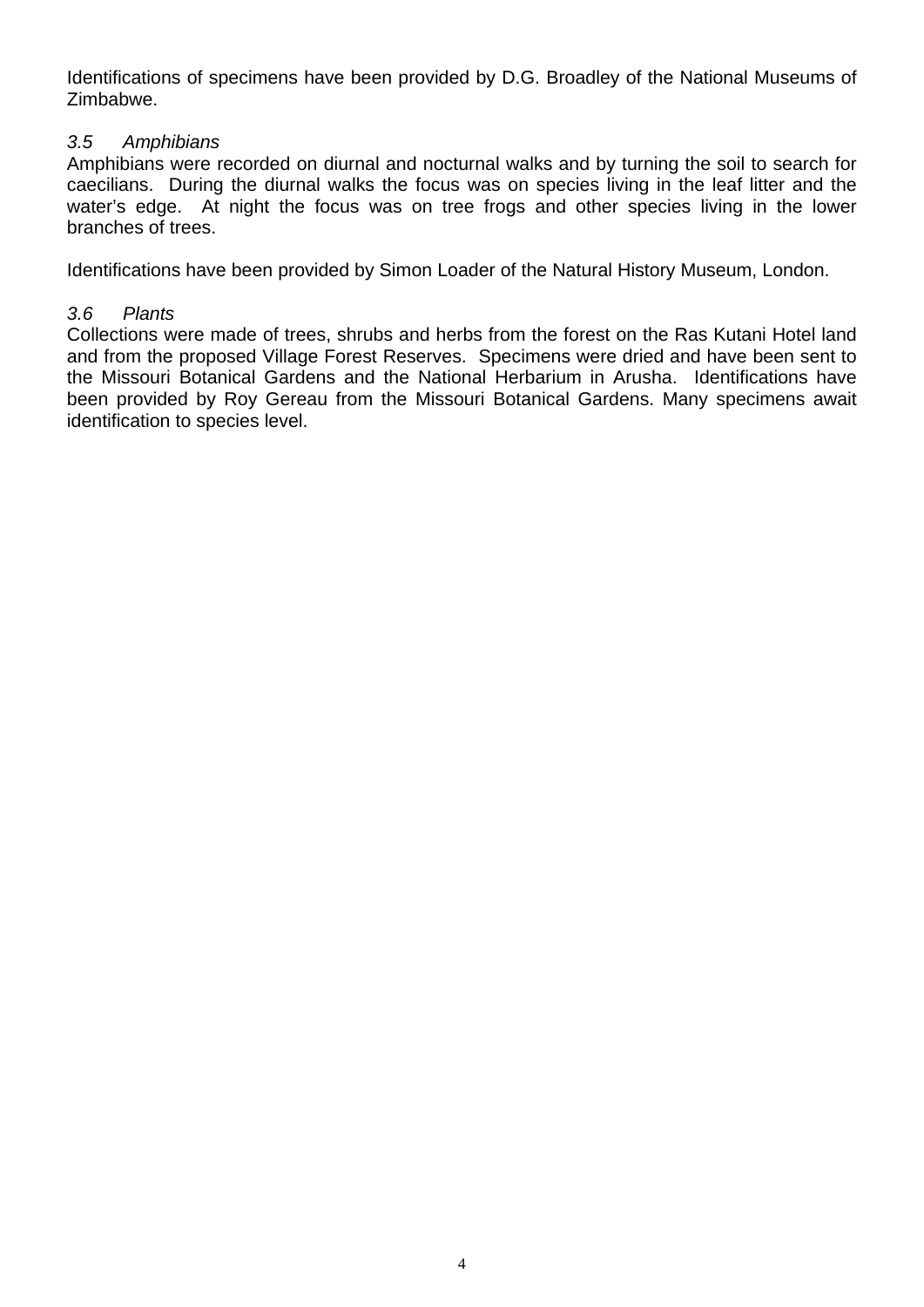## **4) Results**

## *4.1 Mammals*

A total of 14 mammal species from eight families have been recorded around the Ras Kutani forest. Of these four were recorded during the current survey. Other records are based on discussions with hotel staff.

| <b>Species</b><br><b>Common name</b> |                          | <b>Forest</b><br><b>Dependenc</b> | Range |
|--------------------------------------|--------------------------|-----------------------------------|-------|
|                                      |                          | v                                 |       |
| <b>COLOBIDAE</b>                     |                          |                                   |       |
| *Colobus angolensis                  | Angola pied colobus      | FF                                | W     |
| <b>CERCOPITHECIDAE</b>               |                          |                                   |       |
| *Papio cynocephalus                  | Yellow baboon            | O                                 | W     |
| Cercopithecus mitis                  | Gentle monkey            | F                                 | W     |
| <b>GALAGONIDAE</b>                   |                          |                                   |       |
| Otolemur garnettii                   | Small-eared galago       | <b>FF</b>                         | N     |
| Galagoides zanzibaricus              | Zanzibar galago          | <b>FF</b>                         | N     |
| <b>MACROSCELIDINAE</b>               |                          |                                   |       |
| Petrodromus tetradactylus            | Four toed elephant shrew | FF                                | W     |
| <b>HYSTRICIDAE</b>                   |                          |                                   |       |
| <i>*Hystrix sp.</i>                  | Porcupine                | F                                 | W     |
| <b>VIVERRIDAE</b>                    |                          |                                   |       |
| Genetta sp. <sup>1</sup>             | Genet                    | F                                 |       |
| <b>FELIDAE</b>                       |                          |                                   |       |
| *Panthera leo                        | Lion                     | O                                 |       |
| *Panthera pardus                     | Leopard                  | F                                 | W     |
| <b>BOVIDAE</b>                       |                          |                                   |       |
| *Syncerus caffer                     | African buffalo          | F                                 | W     |
| <i>*Tragelaphus scriptus</i>         | <b>Bushbuck</b>          | F                                 | W     |
| *Cephalophus monticola               | Blue duiker              | F                                 | W     |
| *Neotragus moschatus                 | Suni                     | F                                 | W     |

|  |  | Table 1. A checklist of mammals in Ras Kutani. |  |
|--|--|------------------------------------------------|--|
|--|--|------------------------------------------------|--|

1 Only dung was observed for this species.

\*Not observed by the survey team but reported to be present by hotel staff.

#### **Key to Tables 1 and 2.**

\* This species was reported to be present by hotel staff but was not observed by the authors.

#### **Forest dependency**

Ecological requirements are defined in terms of:

- **Forest dependent species (FF)**: Species dependent on primary forest only. It does not include forest edge or secondary forest species;
- **Forest non-dependent species (F)**: Forest dwelling but not dependent on primary forest: species occurring in primary forest as defined above as well as other vegetation types. It should be emphasised that many of these species are still dependent on a forest habitat albeit forest edge or disturbed forest. Most species in this category will still be adversely affected by forest destruction.
- **Non-forest species (O)**: These are species that do not normally occur in primary or secondary forest or forest edge.

#### **Range**

Species ranges are defined in terms of:

- **Near-endemic (N):** Species with ranges restricted to the East African lowland forests and / or the Eastern Arc Mountains.
- **Widespread (W):** Species with ranges extending beyond the Eastern Arc and East African lowland forests.

## *4.2 Reptiles*

A total of nine reptile species have been recorded around Ras Kutani. This includes four species recorded during the current surveys and five species reported by staff at the hotel.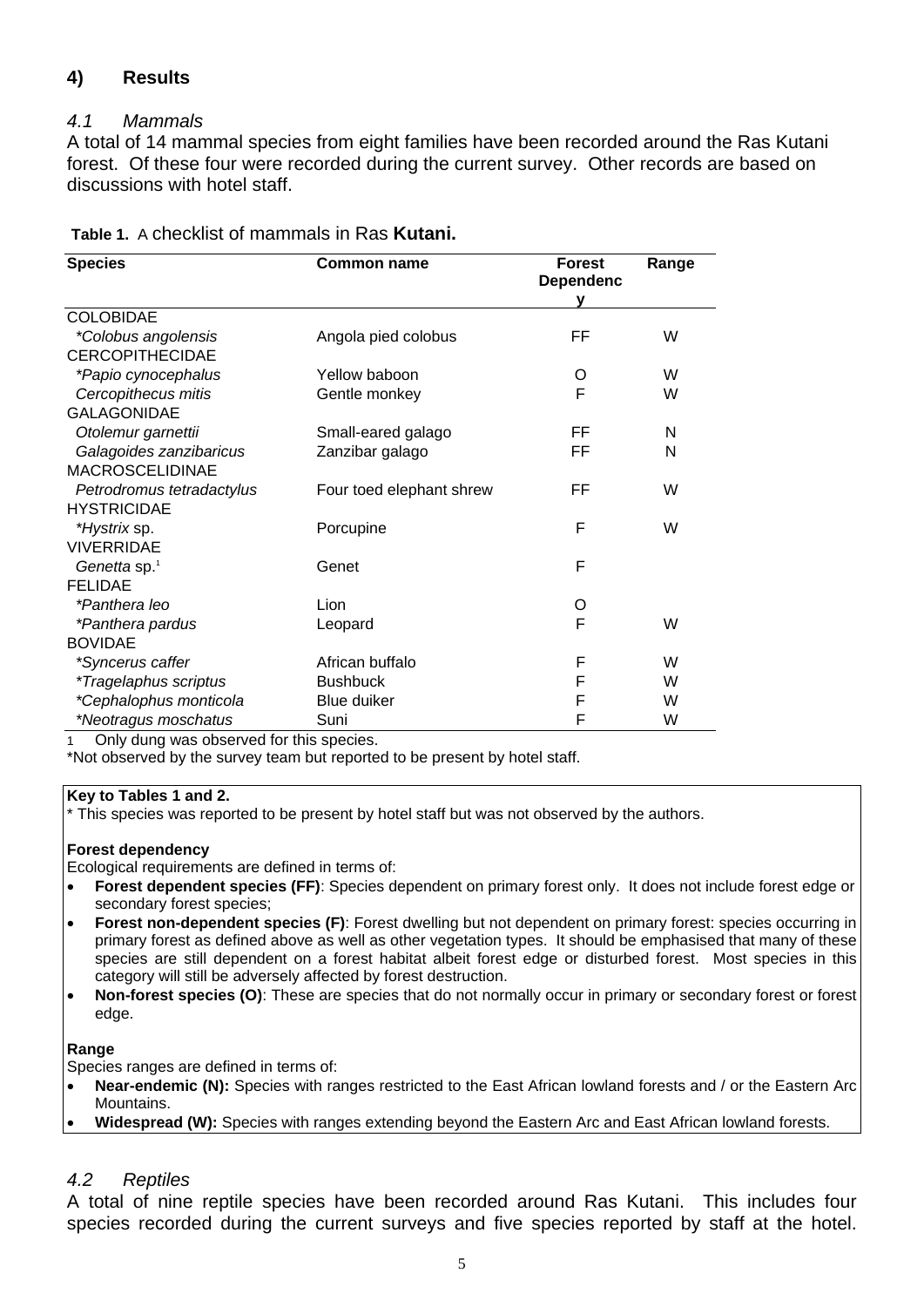Specimens were collected of the *Crotaphopeltis hotamboeia* and *Lygodactylus capensis*. Specimens have been deposited at the National Museums of Zimbabwe.

| Table 2. A checklist of reptiles recorded in Ras Kutani forest and along the neighboring coast |  |  |  |  |  |
|------------------------------------------------------------------------------------------------|--|--|--|--|--|
| (see Table 1 for key).                                                                         |  |  |  |  |  |

| <b>Species</b>             | <b>Common name</b>      | <b>Forest</b><br>dependenc<br>v | Range |
|----------------------------|-------------------------|---------------------------------|-------|
| CHELONIIDAE                |                         |                                 |       |
| * Chelonia mydas           | Green turtle            | O                               | W     |
| *Dermochelys coriacea      | Leatherback turtle      | Ω                               | W     |
| <b>GEKKONIDAE</b>          |                         |                                 |       |
| Lygodactylus capensis      | Cape dwarf gecko        | O                               | W     |
| Hemidactylus platycephalus | Baobab gecko            | Ω                               | W     |
| <b>SCINCIDAE</b>           |                         |                                 |       |
| Mabuya maculilabris        | Speckle-lipped skink    | F                               | W     |
| VARANIDAE                  |                         |                                 |       |
| * Varanus niloticus        | Nile monitor lizard     | Ω                               | W     |
| <b>BOIDAE</b>              |                         |                                 |       |
| *Python sebae ?natalensis  | Southern African python | Ω                               | W     |
| <b>COLUBRIDAE</b>          |                         |                                 |       |
| *Philothamnus sp.          | Green snake             |                                 | W     |
| Crotaphopeltis hotamboeia  | White-lipped snake      | FF                              | W     |

## *4.3 Amphibians*

A total of eight species from four families were recorded from around the forest area. All species from the Hyperoliidae family were taken from a small reed bed on public land along the road to the hotel at S06 57'96" E039 29'52". Eight specimens were collected. These have been deposited at the British Natural History Museum.

**Table 3.** A checklist of amphibians found in Ras Kutani forest and surrounding wetlands

**Species** PIPIDAE *Xenopus muelleri*  BUFONIDAE  *Bufo gutturalis*  RANIDAE  *Ptychadena ?anchietae Phrynobatrachus acridoides Phrynobatrachus ?mababiensis*  HYPEROLIIDAE  *Kassina maculata Hyperolius parkeri Hyperolius tuberilinguis* 

## *4.4 Birds*

Fifteen species of bird from 13 families were recorded. This includes five species not included in the list available from the Ras Kutani Hotel which lists 85 species. Thus 90 species are known to occur around the Ras Kutani forest.

**Table 4.** Bird species observed by authors in the Ras Kutani Forest

| <b>Species</b>  | Common name    |
|-----------------|----------------|
| ANHINGIDAE      |                |
| Anhinga rufa    | African darter |
| <b>SCOPIDAE</b> |                |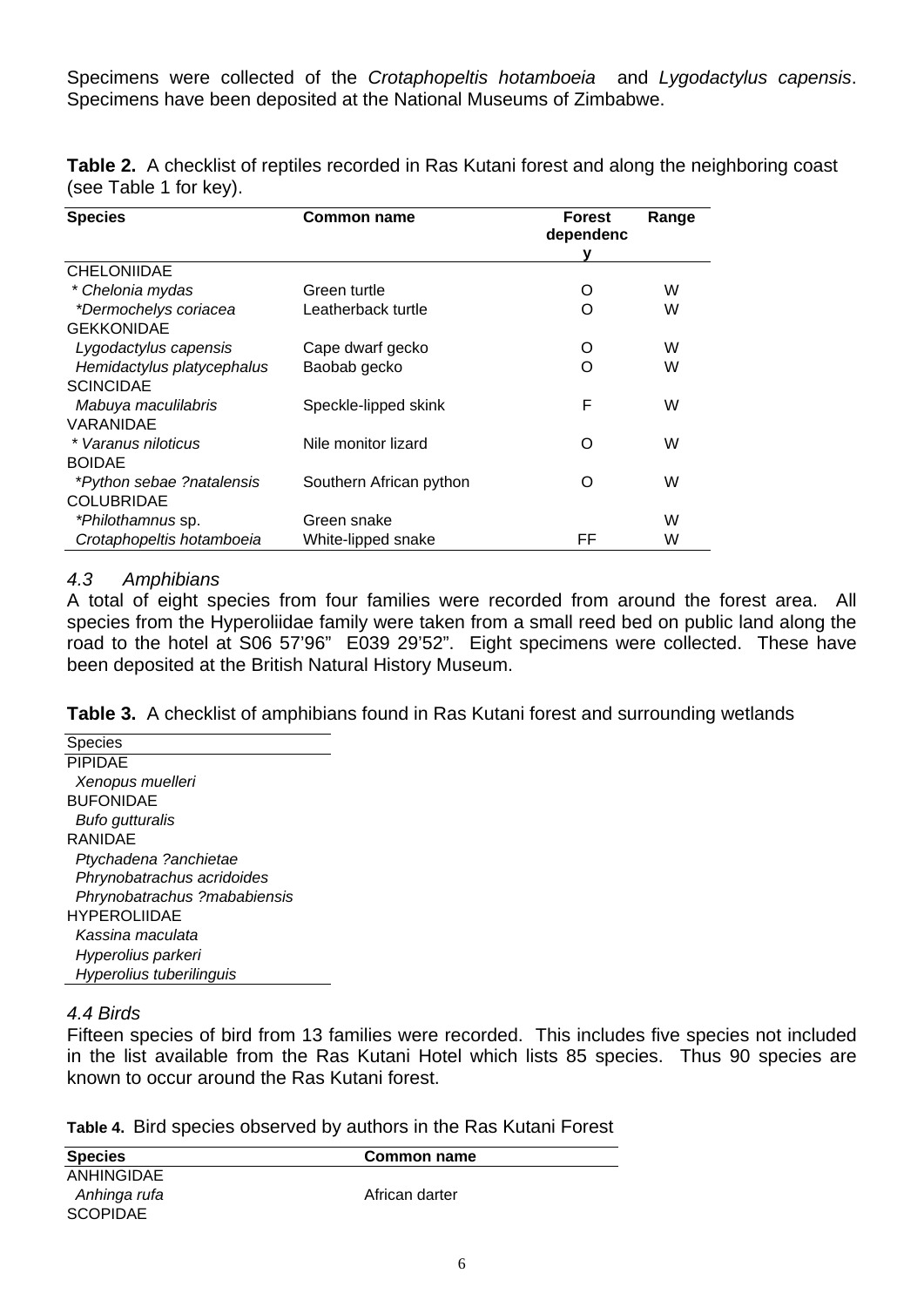| Scopus umbretta          | Hamerkop                        |
|--------------------------|---------------------------------|
| <b>ALCEDINIDAE</b>       |                                 |
| Halcyon senegaloides     | Mangrove kingfisher             |
| <b>ACCIPITRIDAE</b>      |                                 |
| Milvus migrans           | <b>Black kite</b>               |
| <b>STRIGIDAE</b>         |                                 |
| Strix woodfordii         | African wood owl                |
| <b>TROGONIDAE</b>        |                                 |
| Apaloderma narina        | Narina's trogon                 |
| <b>CAPITONIDAE</b>       |                                 |
| Pogoniulus bilineatus    | Yellow-rumped tinkerbird        |
| <b>PYCNONOTIDAE</b>      |                                 |
| Pycnonotus barbatus      | Yellow vented bulbul            |
| <b>TURDIDAE</b>          |                                 |
| Cossypha natalensis      | Red-capped robin chat           |
| <b>MONARCHIDAE</b>       |                                 |
| Trochocercus albonotatus | Blue-mantled crested flycatcher |
| Terpsiphone viridis      | Paradise flycatcher             |
| CAMPEPHAGIDAE            |                                 |
| Centropus superciliosus  | White-browed coucal             |
| <b>CORVIDAE</b>          |                                 |
| Corvus albus             | Pied crow                       |
| Corvus splendens         | Indian house crow               |
| <b>ESTRILDIDAE</b>       |                                 |
| Lonchura bicolor         | Bi-coloured mannikin            |

## 4.5 Plants

Fifty-five plant specimens were collected from the forest around the Ras Kutani Hotel and within the Amani Gomvu area. The surveys recorded 42 species of plants from 26 families.

| <b>GENUS</b>                                      | <b>AUTHOR</b>               |
|---------------------------------------------------|-----------------------------|
| ANACARDIACEAE                                     |                             |
| Ozoroa obovata                                    | (Oliv.) A. Fern. & R. Fern. |
| Rhus sp.                                          |                             |
| Sorindeia madagascariensis<br><b>APOCYNACEAE</b>  | Thouars ex DC.              |
| Carissa spinarum<br><b>ARECACEAE</b>              | L.                          |
| Hyphaene sp.                                      | Gaertn.                     |
| Phoenix reclinata                                 | Jacq.                       |
| <b>BORAGINACEAE</b>                               |                             |
| <i>Ehretia</i> sp.                                | P. Browne                   |
| <b>CELASTRACEAE</b>                               |                             |
| Maytenus undata                                   | (Thunb.) Blakelock          |
| <b>DILLENIACEAE</b>                               |                             |
| Tetracera boiviniana                              | Baill.                      |
| <b>EBENACEAE</b>                                  |                             |
| Diospyros sp.                                     | L.                          |
| Euclea sp.                                        | L.                          |
| <b>EUPHORBIACEAE</b>                              |                             |
| Antidesma venosum                                 | E. Mey. ex Tul.             |
| Margaritaria discoidea                            | (Baill.) G.L. Webster       |
| <b>FABACEAE</b>                                   | Baker                       |
| Baphia kirkii                                     | Schumach. & Thonn.          |
| Bauhinia thonningii                               | Brenan & Brummitt           |
| Dichrostachys cinerea subsp. africana             |                             |
| Erythrophleum suaveolens<br><b>FLACOURTIACEAE</b> | (Guill. & Perr.) Brenan     |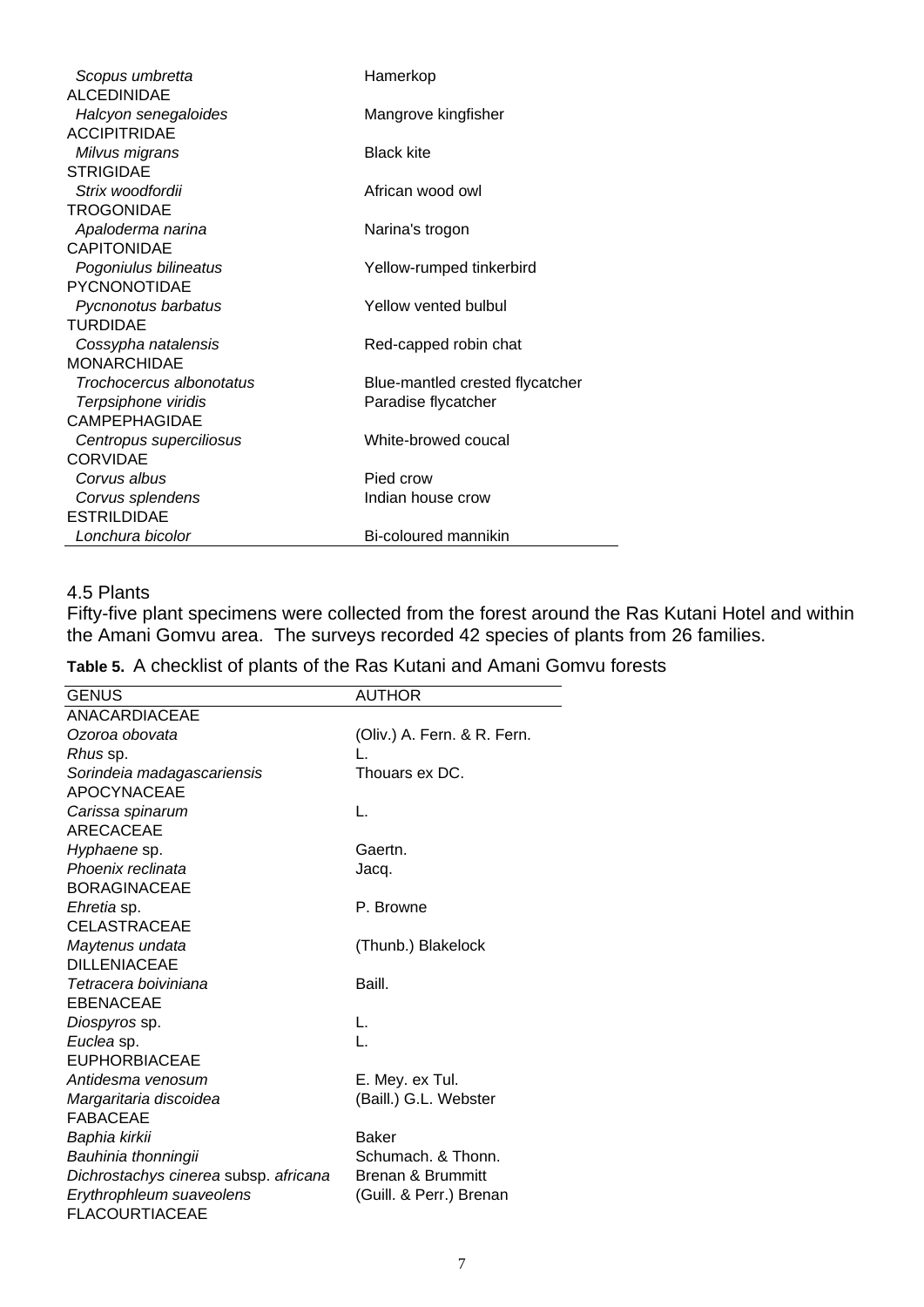| Oncoba sp.             | Forssk.           |
|------------------------|-------------------|
| <b>FLAGELLARIACEAE</b> |                   |
| Flagellaria guineensis | Schumach.         |
| LECYTHIDACEAE          |                   |
| Barringtonia racemosa  | (DC.) Spreng.     |
| <b>LILIACEAE</b>       |                   |
| Gloriosa superba       | L.                |
| LORANTHACEAE           |                   |
| Tapinanthus sp.        | (Blume) Rchb.     |
| <b>MALVACEAE</b>       |                   |
| Gossypium sp.          | L.                |
| Thespesia sp.          | Sol. ex Corre 5a  |
| <b>MELIACEAE</b>       |                   |
| Xylocarpus sp.         | J. Ko 2nig        |
| <b>MYRTACEAE</b>       |                   |
| Syzygium sp.           | Gaertn.           |
| <b>OCHNACEAE</b>       |                   |
| Ochna sp.              | L.                |
| Ouratea sp.            | Aubl.             |
| <b>RHAMNACEAE</b>      |                   |
| Ziziphus sp.           | Mill.             |
| <b>RUBIACEAE</b>       |                   |
| Canthium sp.           | Lam.              |
| Catunaregam nilotica   | (Stapf) Tirveng.  |
| Chassalia sp.          | Comm. ex Poir.    |
| Pavetta sp.            | L.                |
| Tricalysia sp.         | A. Rich. ex DC.   |
| <b>RUTACEAE</b>        |                   |
| Vepris sp.             | Comm. ex A. Juss. |
| SAPOTACEAE             |                   |
| Manilkara sp.          | Adans.            |
| <b>STERCULIACEAE</b>   |                   |
| Dombeya sp.            | Cav.              |
| Melhania sp.           | Forssk.           |
| <b>TILIACEAE</b>       |                   |
| Grewia sp.             | L.                |
| VERBENACEAE            |                   |
| Premna sp.             | L.                |
| Vitex sp.              | L.                |
| <b>VIOLACEAE</b>       |                   |
| Rinorea sp.            | Aubl.             |

## *4.5 Species richness*

A total of 121 vertebrates are known to occur around the Ras Kutani forest and coastal habitats. This figure includes two marine turtle species that use the Ras Kutani beach for nesting.

**Table 6.** Summary of the species richness of the Ras Kutani vertebrates

| Taxon        | No. of species |
|--------------|----------------|
| Mammals      | 14             |
| Reptiles     | 9              |
| Amphibians   | 8              |
| <b>Birds</b> | 90             |
| <b>TOTAL</b> | 121            |
|              |                |

## *4.6 Resource Use*

The forest visited during this survey is within the land under long term leasehold to the Selous Safari Company who own the Ras Kutani Hotel. The hotel provide security guards who protect the forest from unauthorised resource use.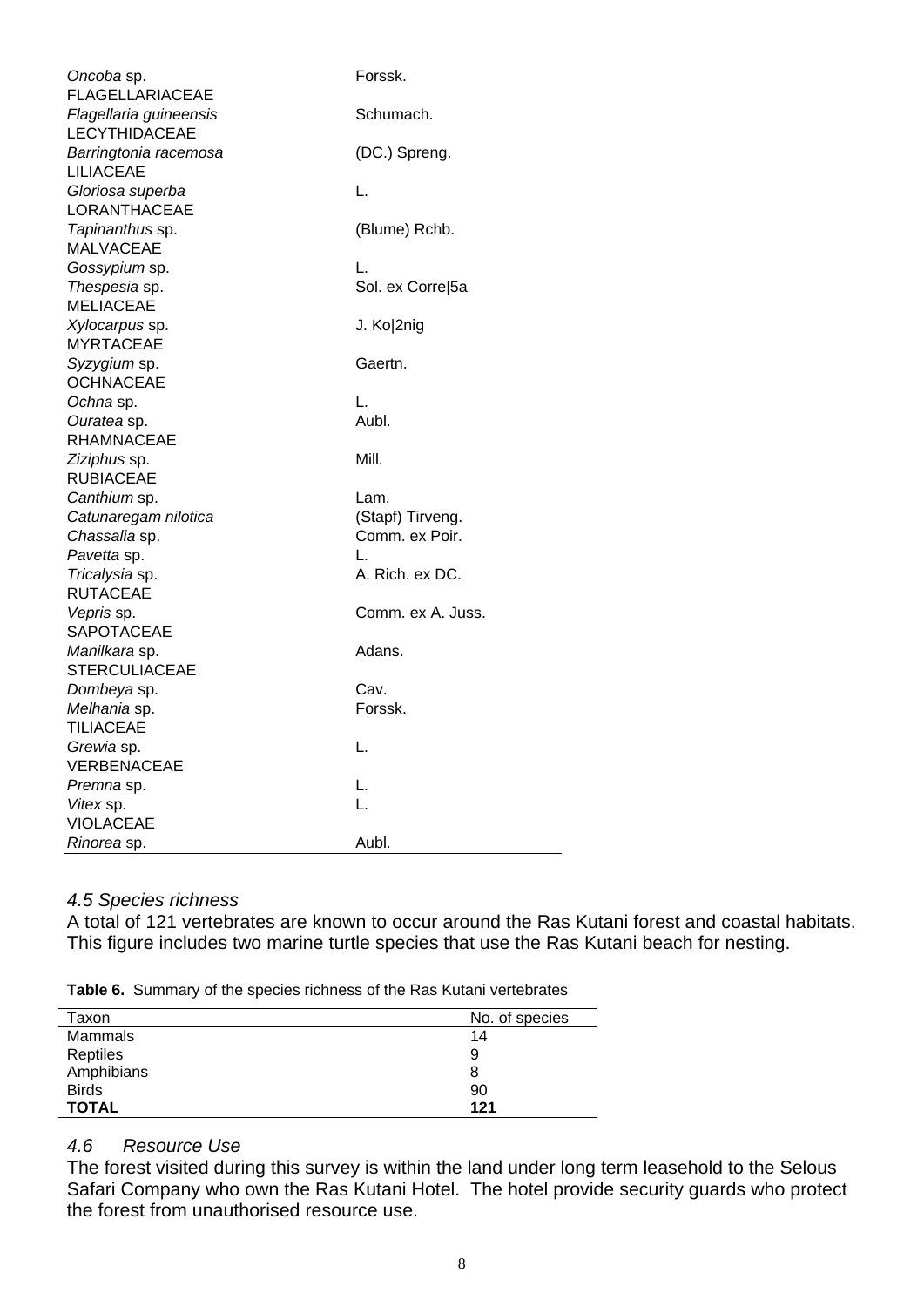There is a well-maintained nature trail which runs through the forest including short board walks over the lagoon.

The forest has been well-protected and there are few signs of other resource use.

## **5) Discussion**

Ngaramia is a typical East African coastal forest. It is small, isolated from other forest patches and threatened. It has a relatively high concentration of restricted range species including one listed on the IUCN red data list.

There has probably been forest in this area for many millions of years. Formerly the forest would have been linked with neighbouring forest patches such as Vikindu to the West. Climate change coupled with forest clearance for agricultural land has resulted in the isolation of the forest patch at Ngaramia.

## *5.1 Interesting findings*

- An unusual galago was heard calling during the first night and a brief recording was made. This sounded similar to the *Otolemur crassicaudatus* although this species is not known to occur within the coastal forest zone. Further research is needed to determine whether this species is found in this area.
- The bushbaby, *Galagoides zanzibaricus* is listed by the IUCN as being vulnerable.

## **6) Recommendations**

- Additional surveys are required to record other species. Surveys should focus on:
	- small mammal fauna including bats and rodents.
	- Elephant shrews to determine whether the black and rufous elephant shrew (*Rhyncocyon petersi*) is present. Although only the four-toed elephant shrew was recorded during this survey it is possible that *R. petersi* is also present. This species is listed as vulnerable by the IUCN.
	- Forest understorey birds specifically to determine whether the East Coast akalat is present. This is one of the bird species endemic to the East African Coastal Forest. Although it was not recorded during this survey it is possible that with more intensive study effort this species would be recorded.
	- Reptiles specifically to determine the identify of the green snakes which appear to be quite common and whether the chameleon *Rhampholeon brevicaudatus*. Although the authors searched intensively for this species, none were recorded however it is possible that with more survey time, the species would be found.
- Care should be taken with spotlights near the beach to avoid disturbing the sea turtles navigational systems. It is well documented that sea turtles can become disorientated where bright lights are in use close to their nesting beaches. Care should also be taken to protect the turtle nests from disturbance.
- The lagoon ecosystem is sensitive to pollution. In areas of Mexico where many tourists use lagoons for recreational purposes the accumulation of sun cream has had a negative impact on the biodiversity of the lagoon. If possible guests should be asked to rinse off before entering the lagoon.

## **References**

Broadley, D. G. and K. M. Howell 1991 A Checklist of the reptiles of Tanzania with synoptic keys. Syntarsus 1: 1-70. National Museums and Monuments of Zimbabwe. Burgess, N.D. and G.P. Clarke 2000 Coastal Forest of Eastern Africa. IUCN. Kingdon, J. 1997 The Kingdon field guide to African mammals. Academic Press. Van Perlo, 1995 Birds of Eastern Africa. Collins.